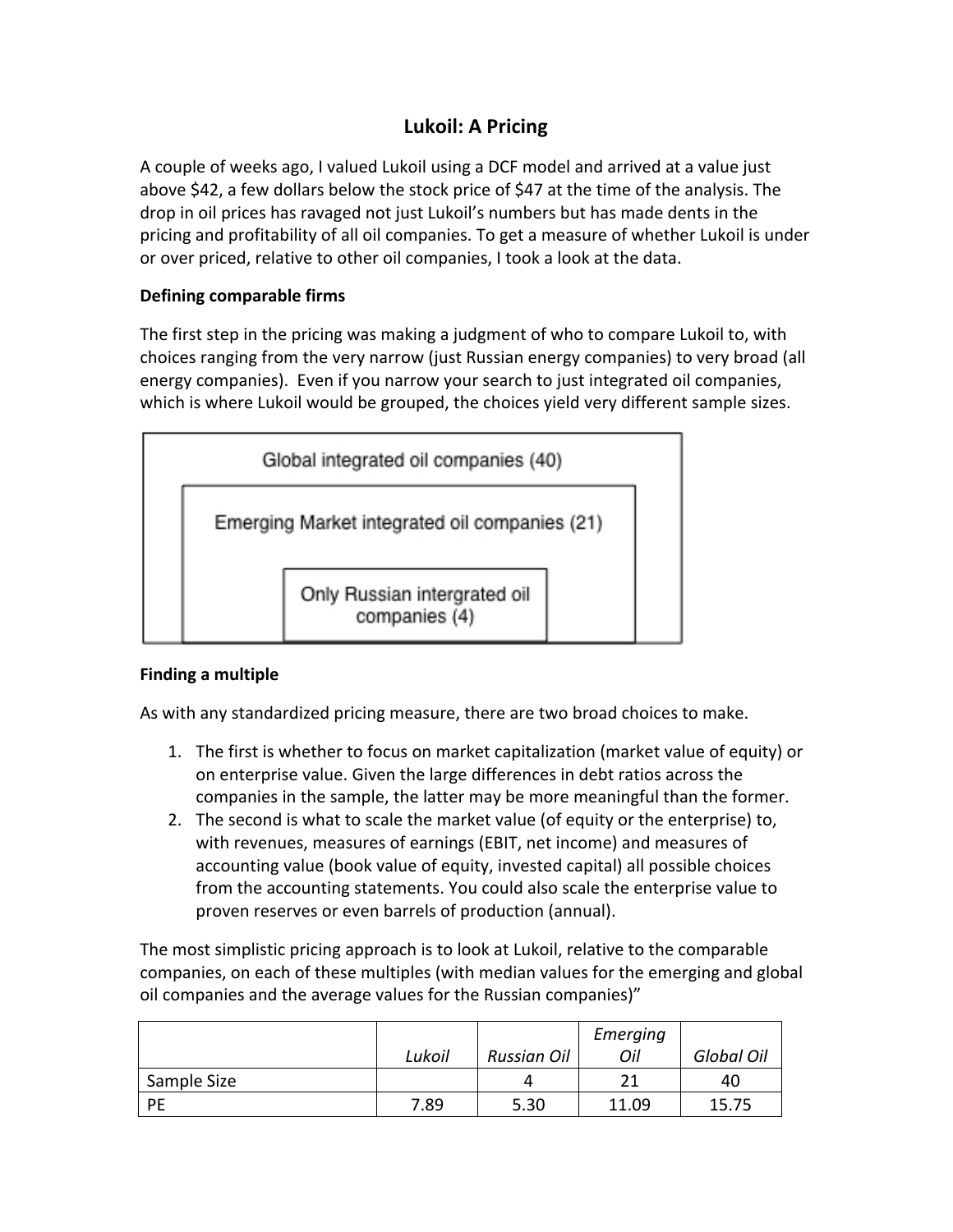| Price to Book              | 0.46 | 0.47 | 1.23  | 1.23  |
|----------------------------|------|------|-------|-------|
| EV to Sales                | 0.33 | 0.57 | 0.95  | 1.01  |
| EV/EBITDA                  | 2.71 | 2.53 | 4.56  | 4.89  |
| EV/EBIT                    | 5.44 | 3.88 | 9.21  | 9.46  |
| <b>EV/Invested Capital</b> | 0.52 | 0.47 | 1.15  | 1.19  |
| <b>EV/Barrel of Proven</b> |      |      |       |       |
| Reserves                   | 3.53 | 5.20 | 16.77 | 25.09 |

Lukoil looks under valued on every multiple, relative to emerging market and global oil companies. Relative to the three other Russian companies, it looks expensive on a PE and EV/EBIT ratio basis, cheap as a multiple of proven reserves and similar on the other multiples.

### **Controlling for differences**

When comparing multiples, you have to control for differences in profitability, growth and risk, and with oil companies, this comparison becomes tricky. I look at the accounting returns for companies (as a proxy for profitability) and debt ratios (as a measure of risk) and compare Lukoil to the comparable firms:

|                         |        |                    | Emerging |            |
|-------------------------|--------|--------------------|----------|------------|
|                         | Lukoil | <b>Russian Oil</b> | Oil      | Global Oil |
| <b>ROE</b>              | 5.85%  | 9.14%              | 8.56%    | 6.75%      |
| Pre-tax ROIC            | 9.59%  | 12.57%             | 11.35%   | 11.61%     |
| Debt/Capital (Market)   | 26.55% | 28.16%             | 28.13%   | 29.59%     |
| Debt/EBITDA             | 0.26   | 0.57               | 0.85     | 0.86       |
| Interest coverage ratio | 13.76  | 26.40              | 6.83     | 10.11      |

This does muddy the waters a bit, since Lukoil is less profitable than any of the other groups, while also being less levered. Put differently, if the market is focused on profitability, at least as measured on accounting returns, Lukoil should trade at a discount but if it is concerned about financial leverage, it should trade at a premium. To examine how the market is pricing in profitability and leverage, we looked at the correlation of pricing multiples with profitability and leverage measures (throwing in a dummy variable for emerging market companies, just in case that is a significant risk). The correlation matrix is below (with EV/Invested capital used as the multiple):

|              | EV/Invested<br>Capital | Pre-tax<br><b>ROIC</b> | Debt/Capital<br>(Market) | <i>Interest</i><br>coverage<br>ratio | Emerging<br>Dummy |
|--------------|------------------------|------------------------|--------------------------|--------------------------------------|-------------------|
| EV/Invested  |                        |                        |                          |                                      |                   |
| Capital      | 1.0000                 | 0.0510                 | $-0.3780$                | 0.1260                               | 0.0980            |
| Pre-tax ROIC |                        | 1.0000                 | $-0.2750$                | 0.1260                               | 0.1630            |